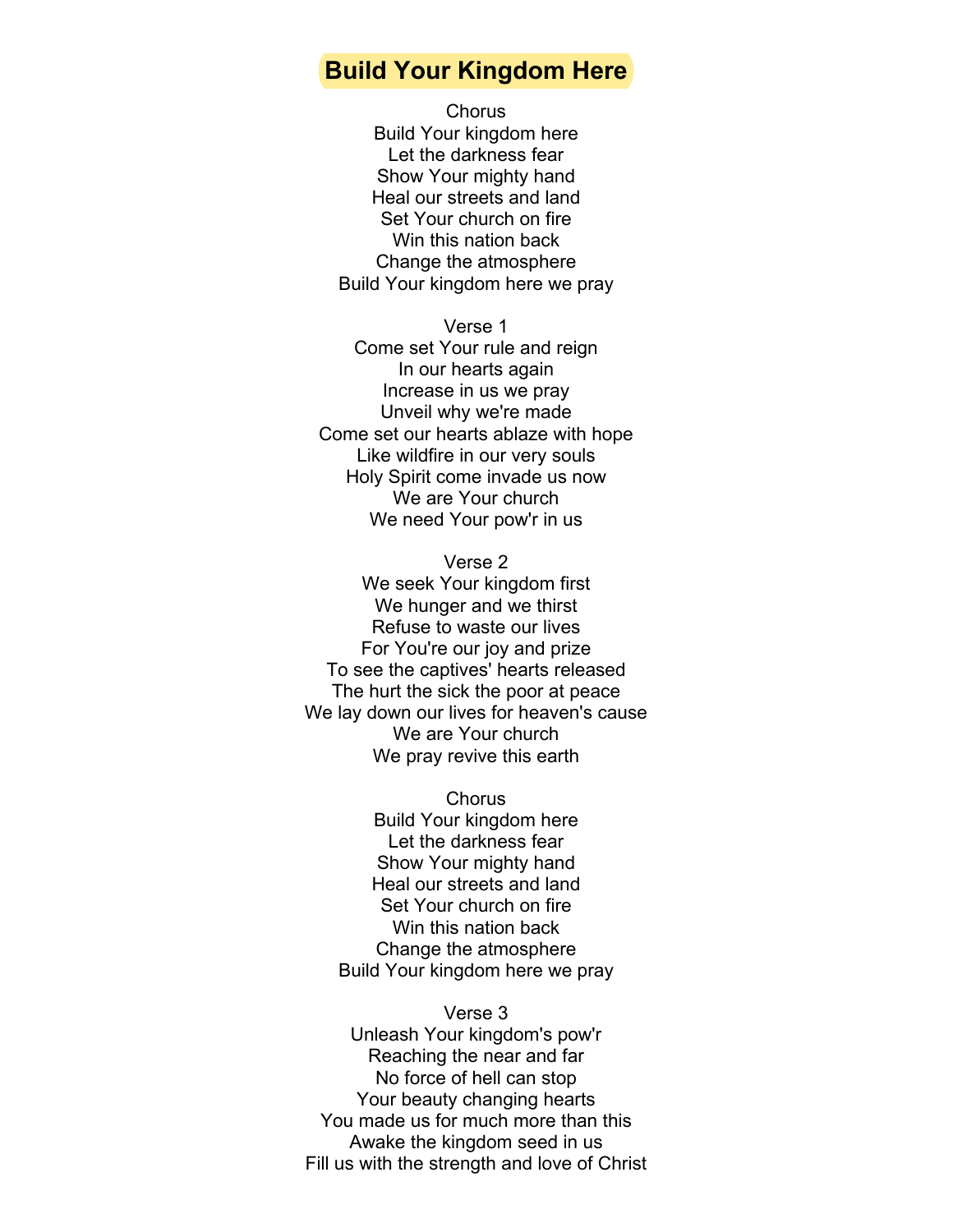We are Your church We are the hope on earth

Chorus Build Your kingdom here Let the darkness fear Show Your mighty hand Heal our streets and land Set Your church on fire Win this nation back Change the atmosphere Build Your kingdom here we pray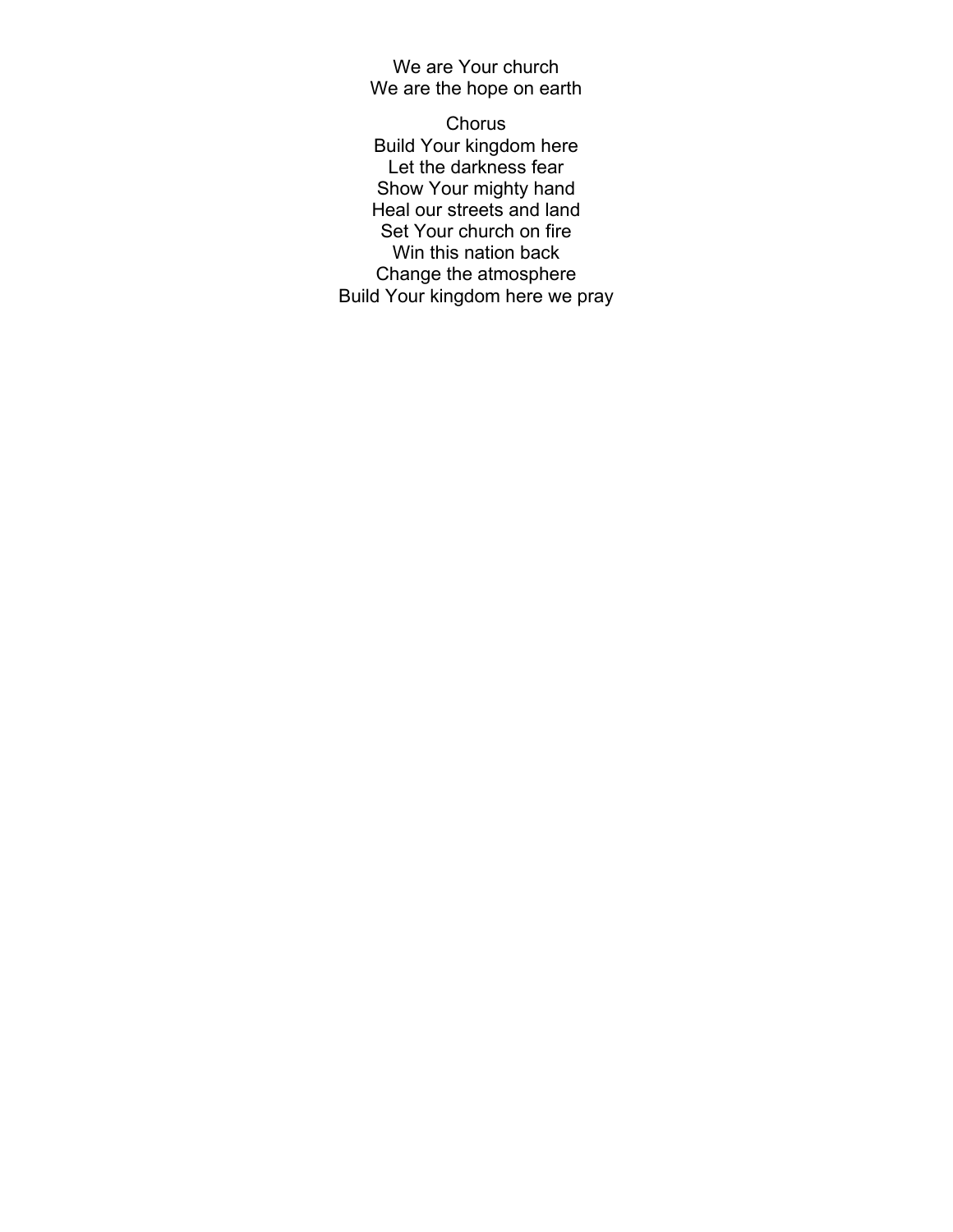## **Your Love Awakens Me**

Verse 1 There were walls between us By the cross You came and broke them down You broke them down And there were chains around us By Your grace we are no longer bound No longer bound

(Pre-Chorus) You called me out of the grave You called me into the light You called my name and then my heart came alive Chorus 1 Your love is greater Your love is stronger Your love awakens awakens awakens me (REPEAT)

> Verse 2 Feel the darkness shaking All the dead are coming back to life I'm back to life Hear the song awaken All creation singing we're alive 'Cause You're alive

(Bridge) And what a love we've found Death can't hold us down We shout it out We're alive 'cause You're alive

(Ending) Your love awakens me Your love is greater Your love is stronger You're love awakens awakens, awakens me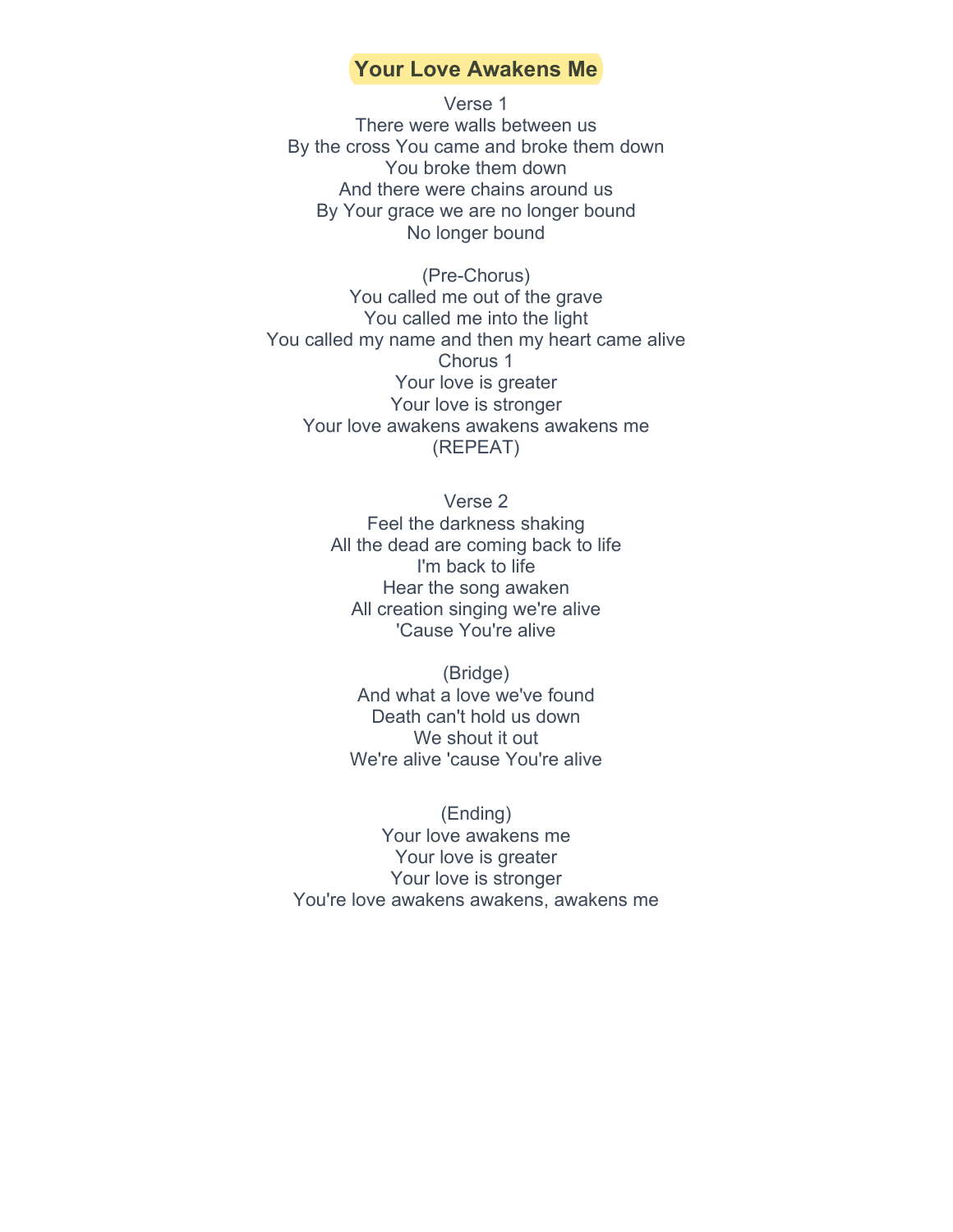### **Forever**

Verse 1 Give thanks to the Lord our God and King His love endures forever For He is good, He is above all things His love endures forever

Sing praise, sing praise

Verse 2 With a mighty hand and outstretched arm His love endures forever For the life that's been reborn His love endures forever

> Sing praise, sing praise Sing praise, sing praise Forever God is faithful Forever God is strong Forever God is with us Forever (repeat)

Verse 3 From the rising to the setting sun His love endures forever And by the grace of God we will carry on His love endures forever

> **Prechorus** Sing praise, sing praise **Chorus** Forever God is faithful Forever God is strong Forever God is with us Forever (repeat)

Refrain His love endures forever His love endures forever His love endures forever Forever and ever

Sing praise, sing praise Sing praise, sing praise Forever God is faithful Forever God is strong Forever God is with us Forever (repeat)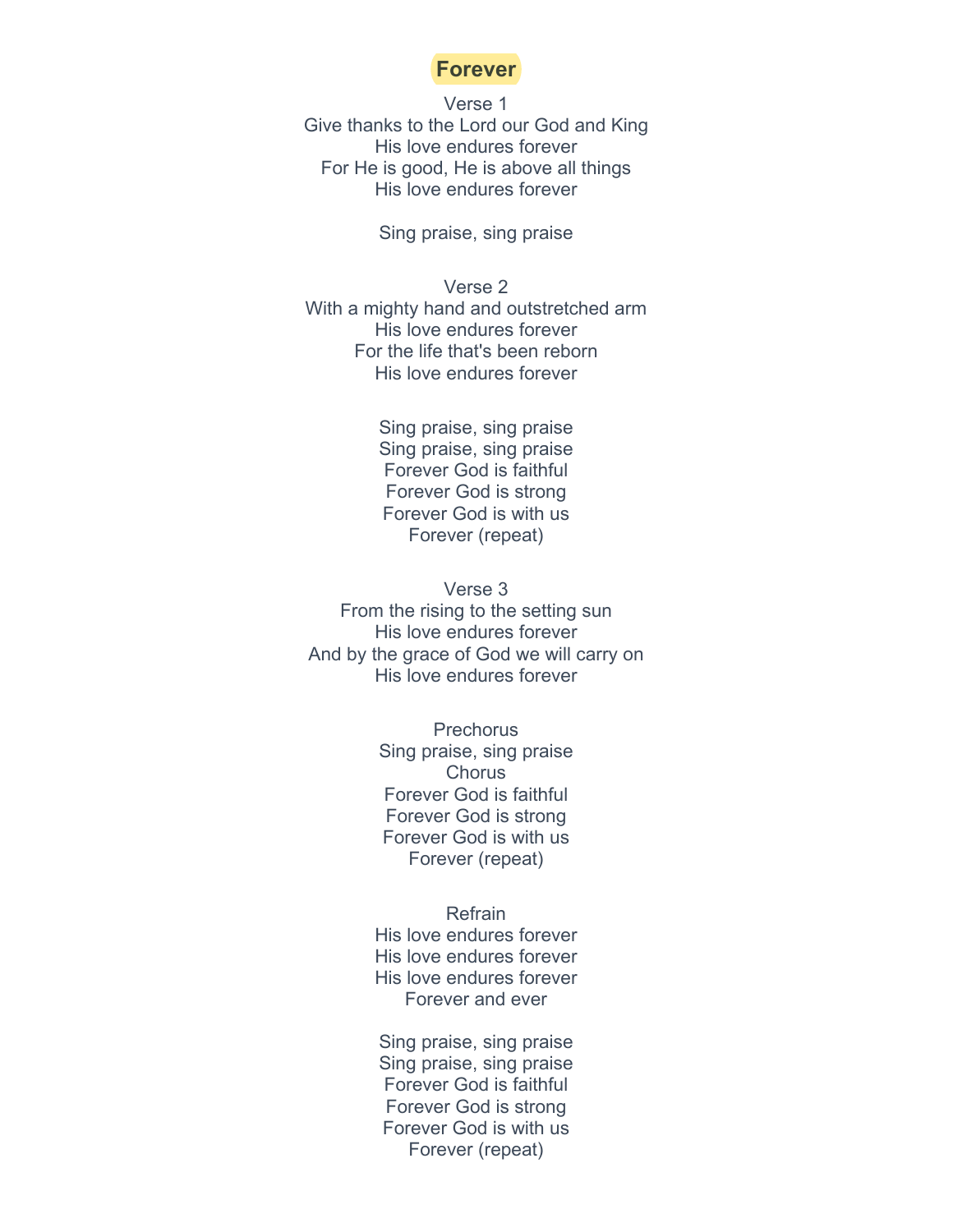## **10,000 Reasons**

Chorus Bless the Lord O my soul O my soul Worship His holy name Sing like never before O my soul I'll worship Your holy name

Verse 1 The sun comes up it's a new day dawning It's time to sing Your song again Whatever may pass and whatever lies before me Let me be singing when the evening comes

> **Chorus** Bless the Lord O my soul O my soul Worship His holy name Sing like never before O my soul I'll worship Your holy name

> > Verse 2

You're rich in love and You're slow to anger Your name is great and Your heart is kind For all Your goodness I will keep on singing Ten thousand reasons for my heart to find

> Chorus Bless the Lord O my soul O my soul Worship His holy name Sing like never before O my soul I'll worship Your holy name

#### Verse 3

And on that day when my strength is failing The end draws near and my time has come Still my soul will sing Your praise unending Ten thousand years and then forevermore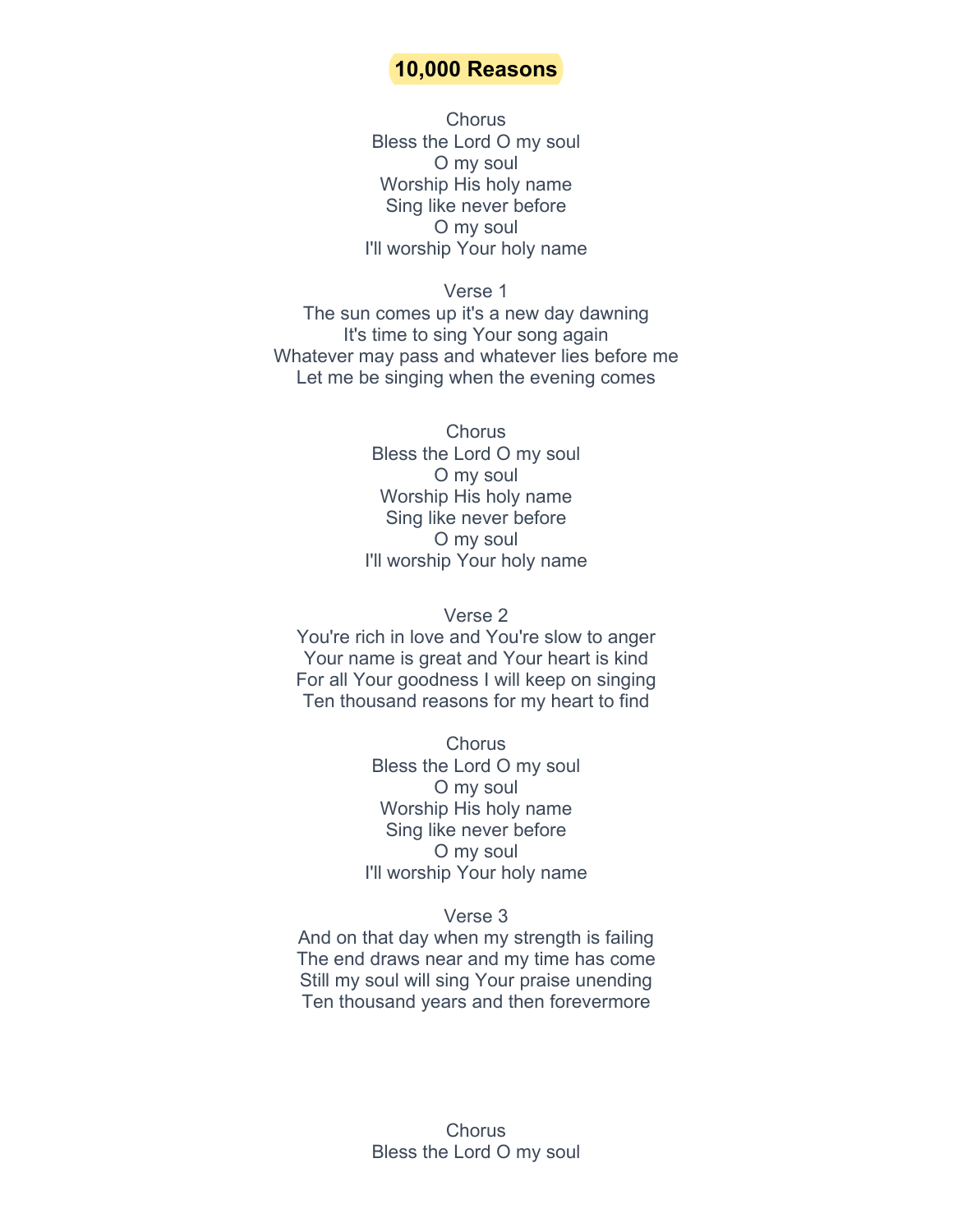O my soul Worship His holy name Sing like never before O my soul I'll worship Your holy name Bless the Lord O my soul O my soul Worship His holy name Sing like never before O my soul I'll worship Your holy name

(Ending) Worship Your holy name Lord I'll worship Your holy name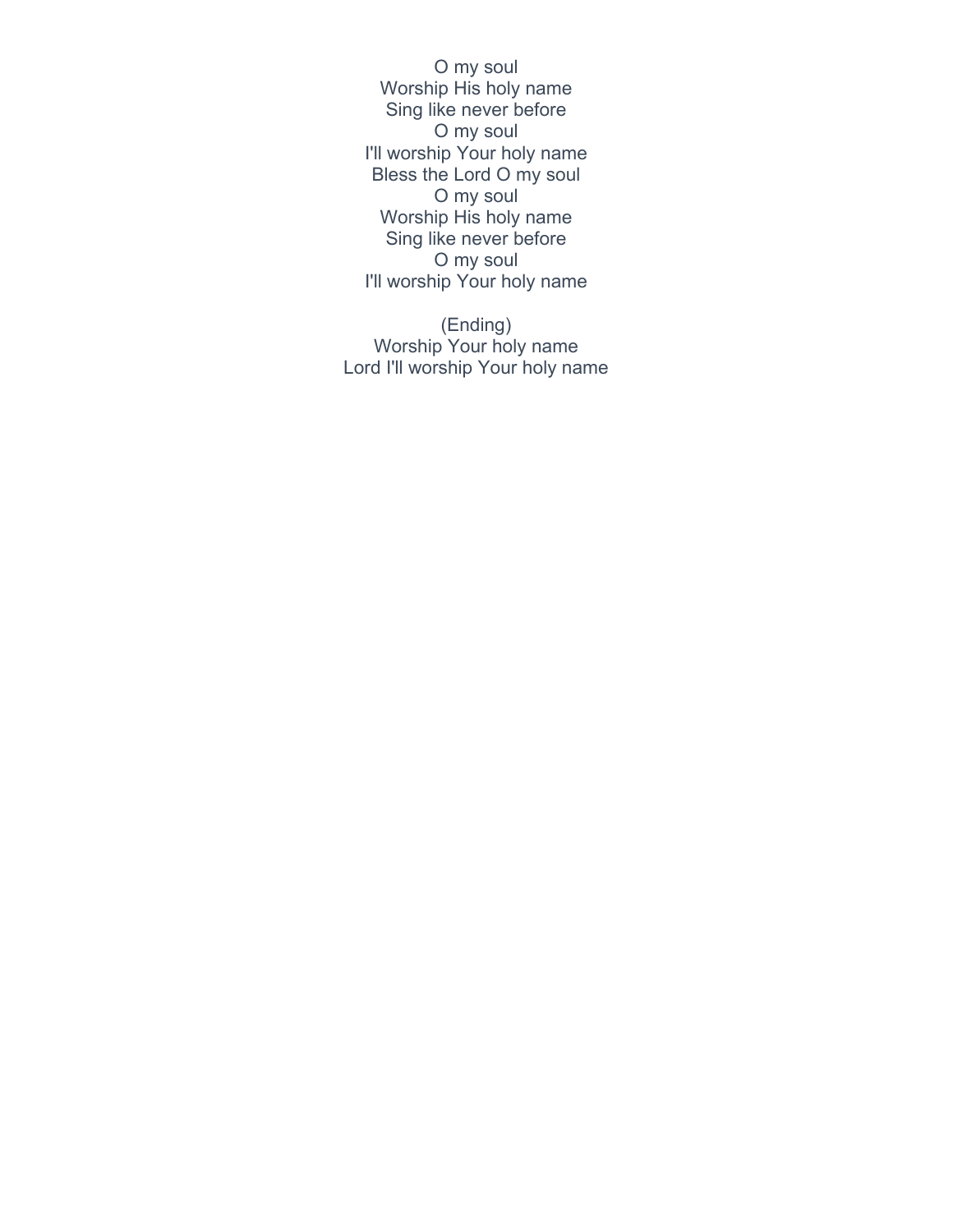## **Battle Belongs to the Lord**

Verse 1

When all I see is the battle, You see my victory When all I see is the mountain, You see a mountain moved And as I walk through the shadow, Your love surrounds me There's nothing to fear now for I am safe with You

**Chorus** 

So when I fight, I'll fight on my knees With my hands lifted high Oh God, the battle belongs to You And every fear I lay at Your feet I'll sing through the night Oh God, the battle belongs to You

Verse 2

And if You are for me who can be against me? (Yeah) For Jesus there's nothing impossible for You When all I see are the ashes, You see the beauty (Thank You, God) When all I see is a cross, God, You see the empty tomb

> **Chorus** So when I fight, I'll fight on my knees With my hands lifted high Oh God, the battlе belongs to You And every fear I lay at Your feet I'll sing through the night Oh God, the battle belongs to You

> > Bridge

Almighty Fortress, You go before us Nothing can stand against the power of our God You shine in the shadow, You win every battle Nothing can stand against the power of our God An Almighty Fortress, You go before us Nothing can stand against the power of our God You shine in the shadow, You win every battle Nothing can stand against the power of our God An Almighty Fortress, You go before us Nothing can stand against the power of our God You shine in the shadows, You win every battle Nothing can stand against the power of our God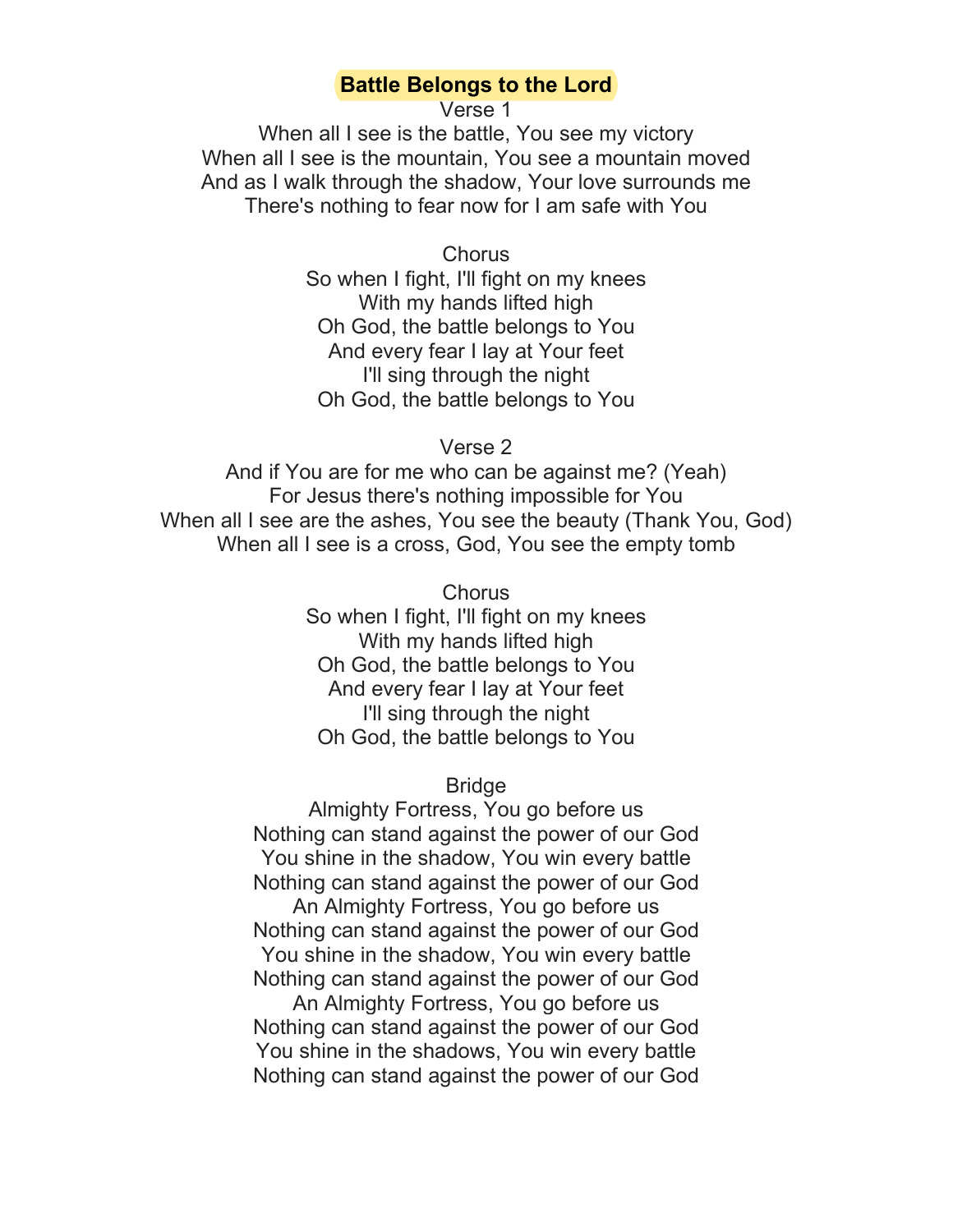**Chorus** So when I fight, I'll fight on my knees With my hands lifted high Oh God, the battle belongs to You And every fear I lay at Your feet I'll sing through the night Oh God, the battle belongs to You

**Outro** Oh God, the battle belongs to You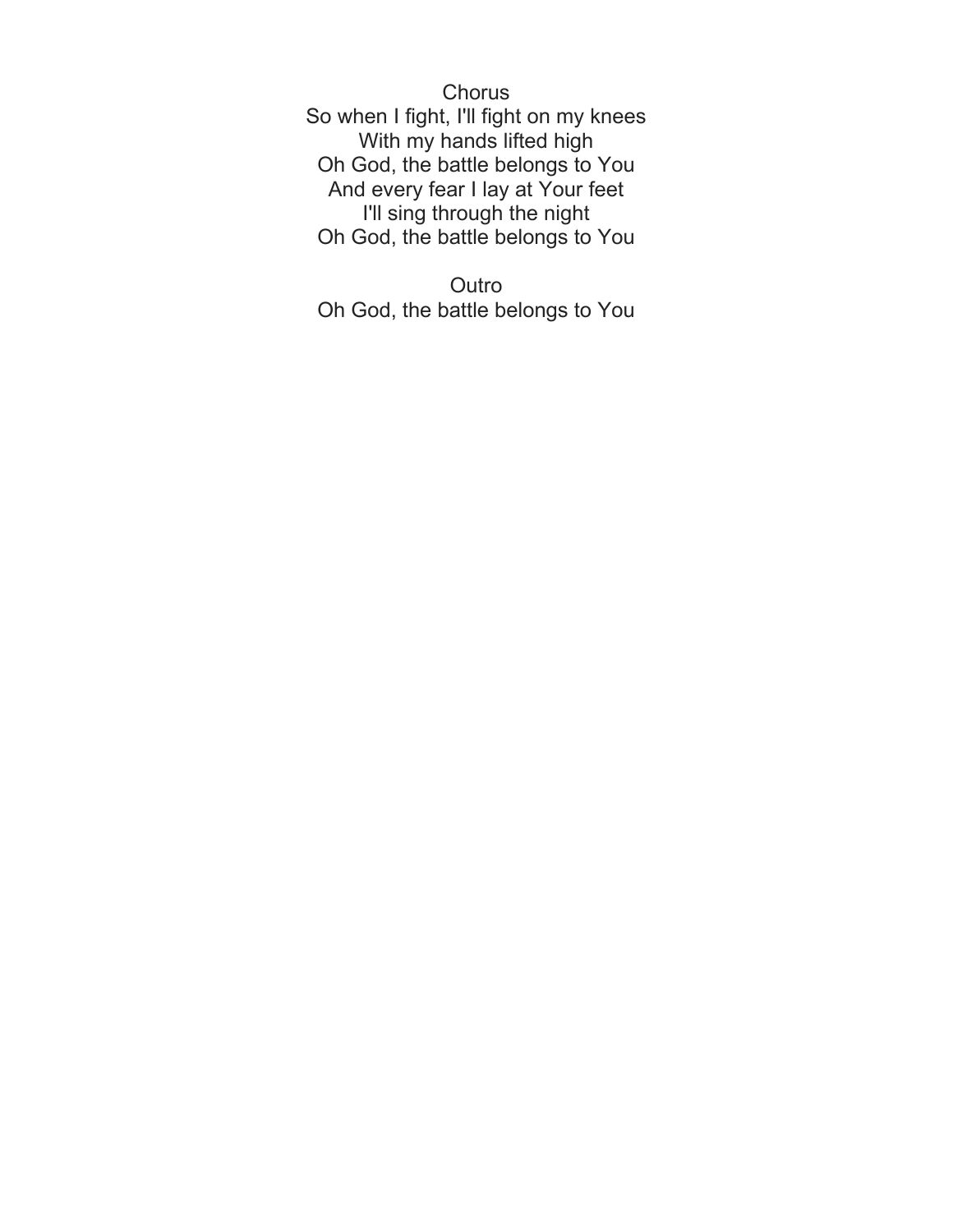## **God So Loved**

Verse 1 Come all you weary Come all you thirsty Come to the well that never runs dry Drink of the water Come and thirst no more Come all you sinners Come find His mercy Come to the table He will satisfy Taste of His goodness Find what you're looking for

**Chorus** For God so loved He world that He gave us His one and only Son to save us Whoever believes in Him will live forever

Verse 3 Bring all your failures Bring your addictions Come lay them down at the foot of the cross Jesus is waiting there With open arms

Chorus 2 For God so loved He world that He gave us His one and only Son to save us Whoever believes in Him will live forever The power of hell forever defeated Now it is well I'm walking in freedom For God so loved God so loved the world

> (Bridge) Praise God praise God From whom all blessings flow Praise Him praise Him For the wonders of His love

For God so loved the world that He gave us His one and only Son to save For God so loved He world that He gave us His one and only Son to save us Whoever believes in Him will live forever The power of hell forever defeated Now it is well I'm walking in freedom For God so loved God so loved the world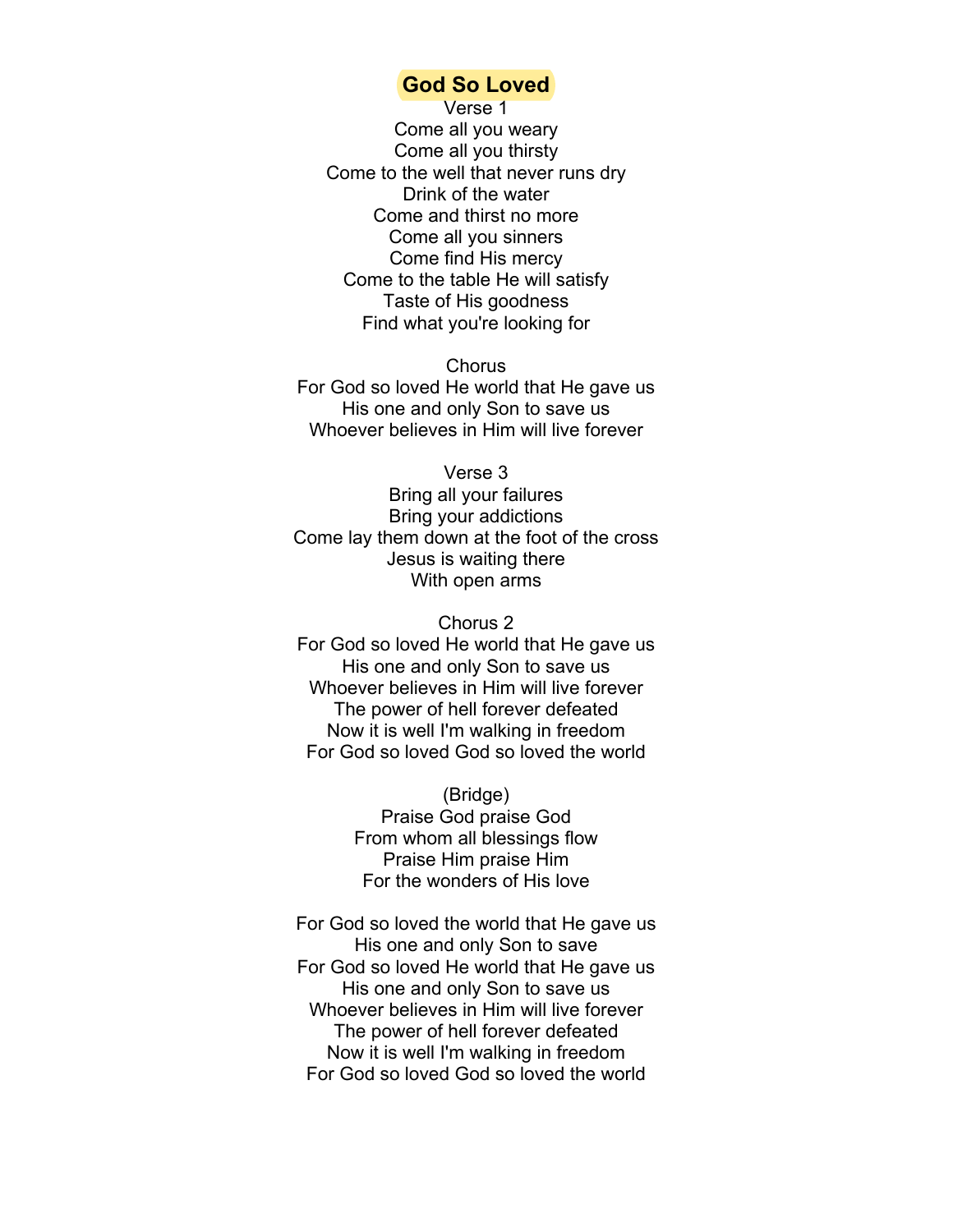### Chorus 2

For God so loved He world that He gave us His one and only Son to save us Whoever believes in Him will live forever The power of hell forever defeated Now it is well I'm walking in freedom For God so loved God so loved the world

Bring all your failures Bring your addictions Come lay them down at the foot of the cross Jesus is waiting God so loved the world